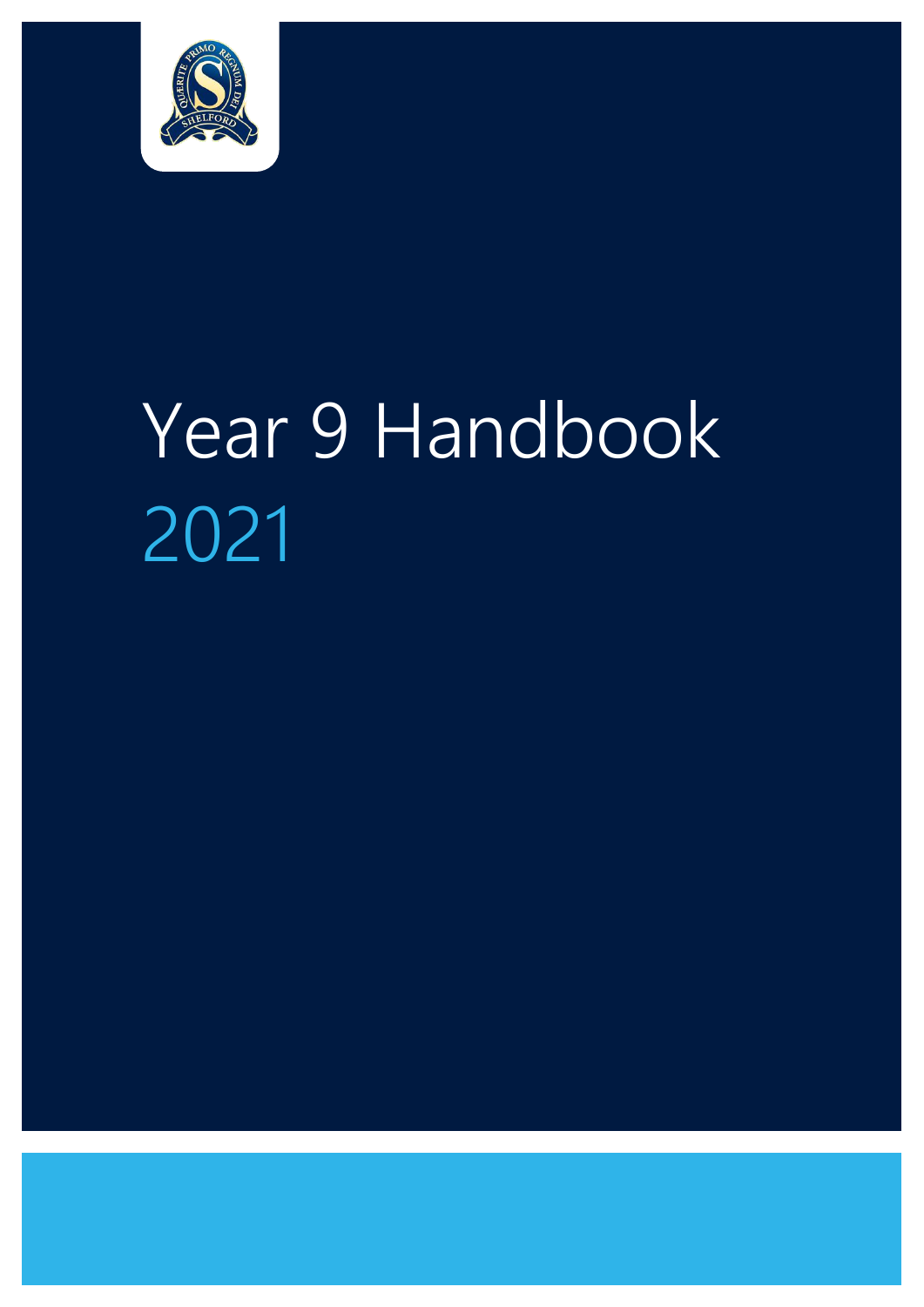# <span id="page-1-0"></span>**Contents**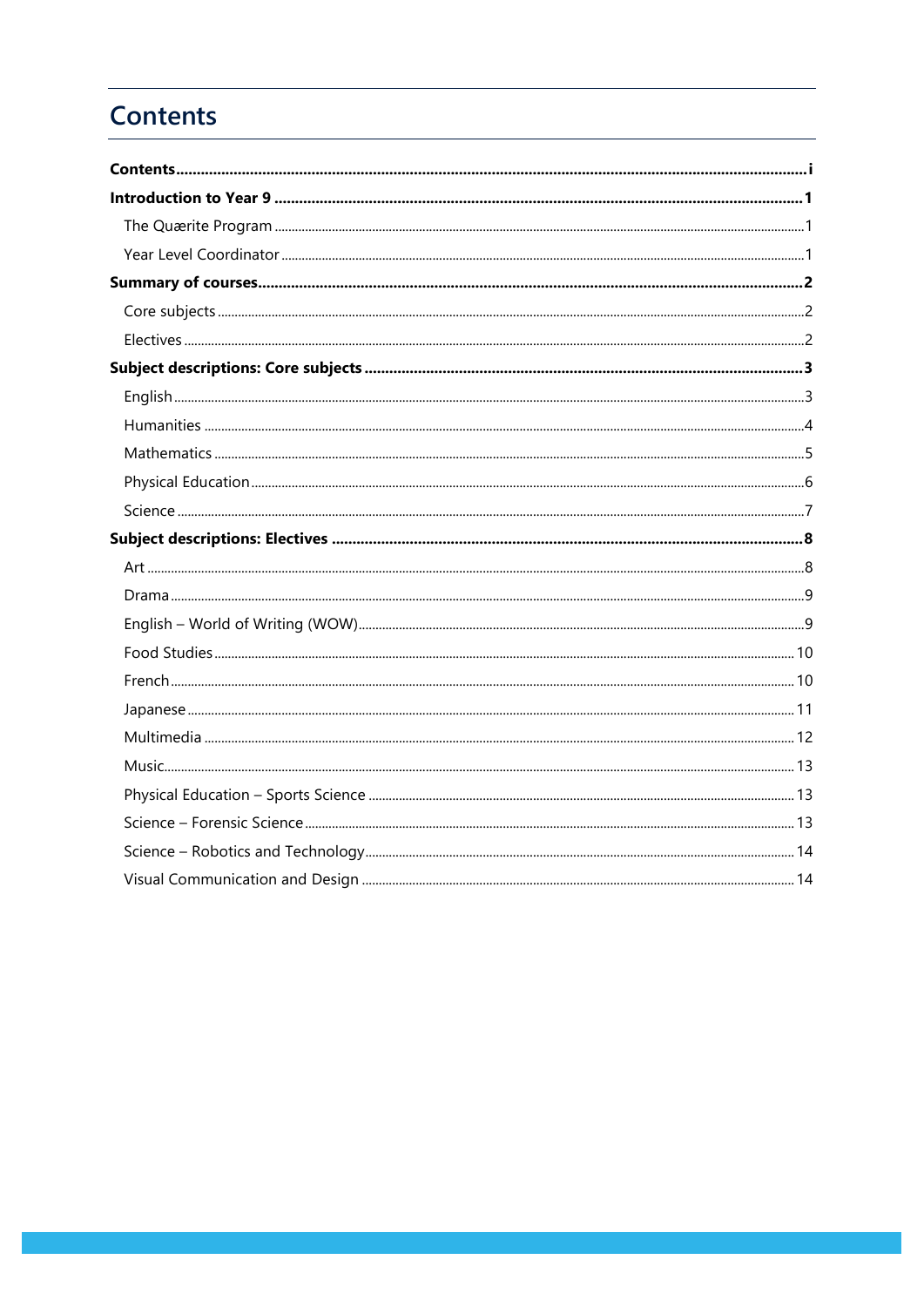# <span id="page-2-0"></span>**Introduction to Year 9**

The Year 9 curriculum is based on the Victorian Curriculum standards but also reflects the values we place on a liberal education, one that is relevant, dynamic and inspiring to our students.

Students in Year 9 are able to choose elective subjects that foster their individual interests, talents and encourage ambition. Students select elective subjects for a semester, timetabled alongside core subjects as outlined in this handbook.

Students in Year 9 participate in the Challenge Program. The Challenge Program offers a dynamic and memorable learning experience for the Year 9 cohort. This unique program encourages greater responsibility for independent learning and reflection, development of team work strategies, a sense of belonging and promotes an increased awareness of diversity within our community.

Spanning across the year, each week which provides students with learning opportunities outside of the usual classroom constraints. The program includes; City Week, Law Week, Enterprise Week, Environment Week and lastly finishing the school year off with the Challenge Week Camp.

Students also participate in Quærite, which is our pastoral program.

# <span id="page-2-1"></span>The Quærite Program

The Quærite program is a personal development program that operates throughout the whole school. Students in Years 7 to 9 experience much change in their lives. Through exploring a variety of themes, we are able to nurture the physical, social and emotional development of each student.

At Year 9, students cover a new area each term that supports their learning and wellbeing. The program is divided into four areas:

- 1. Identity and positive education
- 2. Enterprise and learning
- 3. Respect and relationships
- 4. The working world

Each area is run by a team, which comprises teaching staff and guest speakers. Plays, peer teaching, projects, excursions and incursions are some of the activities that help to engage the students learning and participation.

The program develops skills, knowledge, attitudes and understandings which will enable the students to value and lead healthy lives as contributing and productive members of society. The program is constantly reviewed and updated in response to contemporary issues. Quærite compliments and enhances the efforts made by families and community groups to support young people.

# <span id="page-2-2"></span>Year Level Coordinator

Each year level has a Year Level Coordinator who oversees the progress and wellbeing of each student. The Year Level Coordinator works with the students in the Quærite program, runs the year level assemblies and organises activities and camps associated with their level. Contact with the Year Level Coordinator can be made by email or by phone during school hours.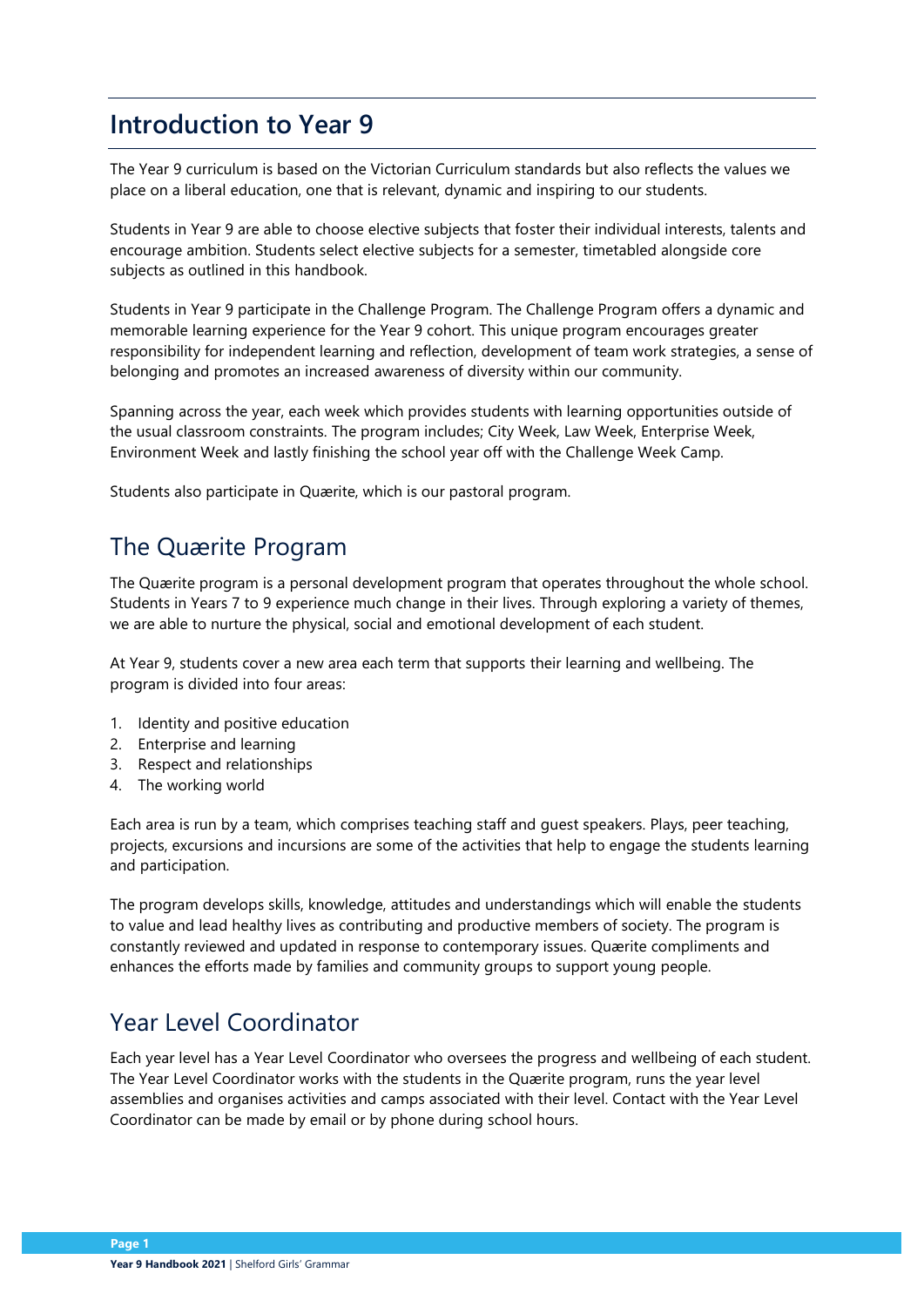# <span id="page-3-0"></span>**Summary of courses**

All students in Year 9 study a combination of core subjects and elective subjects

# <span id="page-3-1"></span>Core subjects

- English
- Humanities (incorporating Geography, History, Economics and Civics & Citizenship)
- Mathematics
- Physical Education
- Quærite Program
- Science

## <span id="page-3-2"></span>Electives

Students must select:

- one language (French or Japanese this is the same subject studied in Year 8)
- six elective subjects

| <b>Discipline</b>                      | <b>Structure</b>                      |
|----------------------------------------|---------------------------------------|
| Art                                    | Can be taken for one or two semesters |
| Drama                                  | Can be taken for one or two semesters |
| English - World of Writing             | Can be taken for one or two semesters |
| <b>Food Studies</b>                    | Can be taken for one or two semesters |
| French                                 | Must be taken for both semesters      |
| Japanese                               | Must be taken for both semesters      |
| Multimedia                             | Must be taken for both semesters      |
| <b>Music</b>                           | Must be taken for both semesters      |
| <b>PE - Sports Science</b>             | Can be taken for one semester only    |
| Science – Forensic Science             | Can be taken for one semester only    |
| Science – Robotics and Technology      | Can be taken for one semester only    |
| <b>Visual Communication and Design</b> | Can be taken for one or two semesters |

The Year 9 Coordinator, the Deputy Principal – Teaching and the Learning and Careers Counsellor are available to assist students and their parents with decisions regarding subject selection.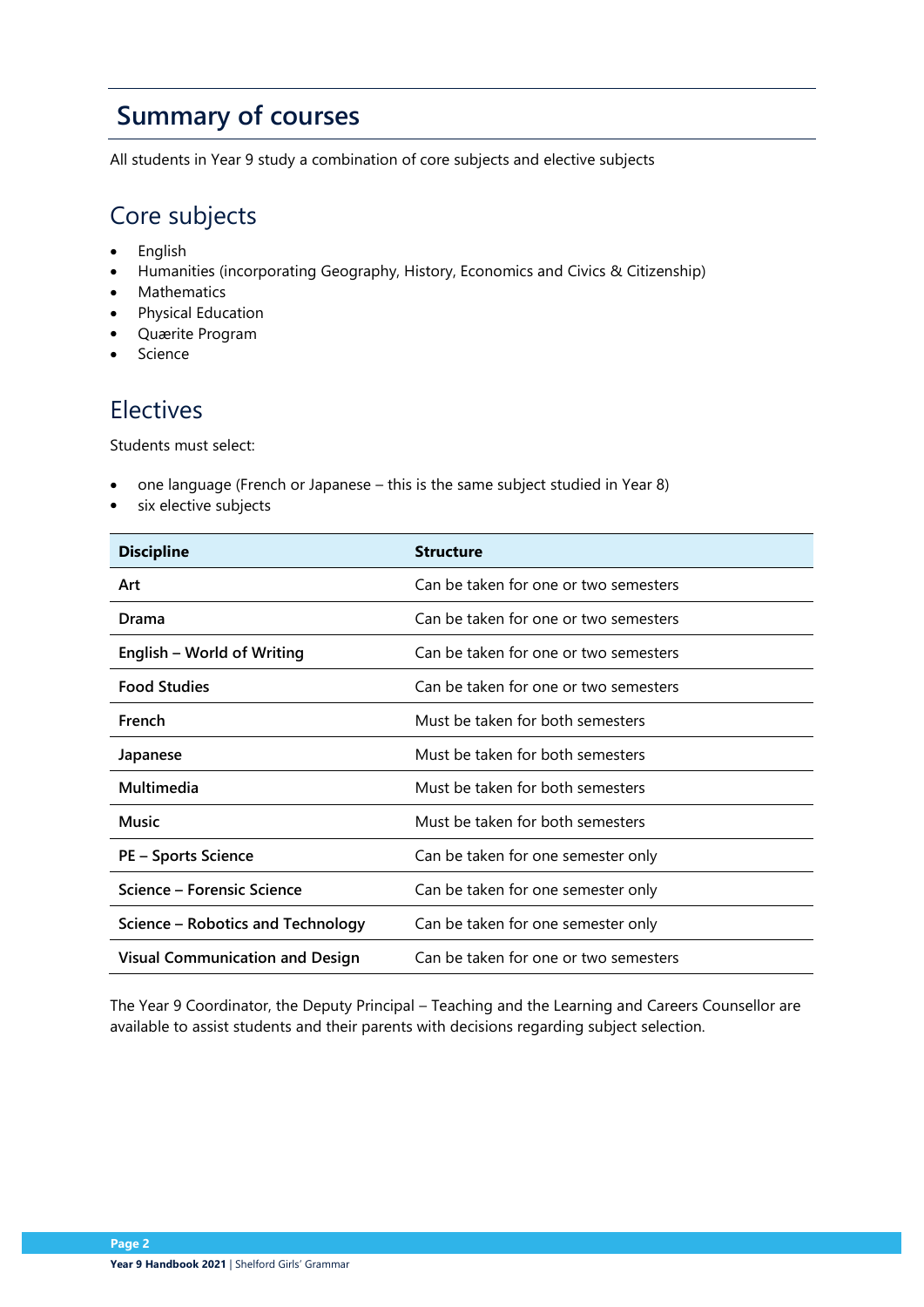# <span id="page-4-0"></span>**Subject descriptions: Core subjects**

# <span id="page-4-1"></span>English

The English curriculum is built around the three interrelated strands of Language, Literature and Literacy. Teaching and learning programs balance and integrate all three strands. Together the strands focus on developing students' knowledge, understanding and skills in listening, reading, viewing, speaking, writing and creating. Learning in English builds on concepts, skills and processes developed in earlier years, and teachers will revisit and strengthen these as needed.

In Year 9, students interact with peers, teachers, individuals, and groups to experience learning in familiar and unfamiliar contexts, including local community and global contexts. All Shelford students are encouraged to participate in debating opportunities and speaking and writing competitions, designed to inspire a love of learning in the English classroom.

Students engage with a variety of texts for enjoyment and analysis. They interpret, create, evaluate, discuss and perform a wide range of literary texts as well as texts designed to inform and persuade. These include various types of media texts, including newspapers, film and digital texts, fiction, nonfiction, poetry, dramatic performances and multimodal texts, with themes and issues involving more complex ideas and higher order reasoning. Students develop a critical understanding of the contemporary media, and the differences between media texts.

Literary texts that support and extend students in Year 9 as independent readers are drawn from a range of genres and involve complex, challenging and unpredictable plot sequences. These texts explore themes of human experience and cultural significance, interpersonal relationships, and ethical and global dilemmas within real-world and fictional settings and represent a variety of perspectives. Students create a range of imaginative, informative and persuasive texts, with focus on the conventions of the English language, including accuracy in spelling and grammar and increased complexity of paragraph structures.

By the end of Year 9, the student should be able to do the following.

## **Reading and viewing**

Students analyse the ways that text structures can be manipulated for effect. They analyse and explain how images, vocabulary choices and language features distinguish the work of individual authors. The students evaluate and integrate ideas and information from texts to form their own interpretations. They select evidence from the text to analyse and explain how language choices and conventions are used to influence an audience.

## **Writing**

Students understand how to use a variety of language features to create different levels of meaning. They understand how interpretations can vary by comparing their responses to texts to the responses of others. In creating texts, students demonstrate how manipulating language features and images can create innovative texts. The students create comparative texts that respond to issues interpreting and integrating ideas from other texts. They edit for effect, selecting vocabulary and grammar that contribute to the precision and persuasiveness of texts and using accurate spelling and punctuation.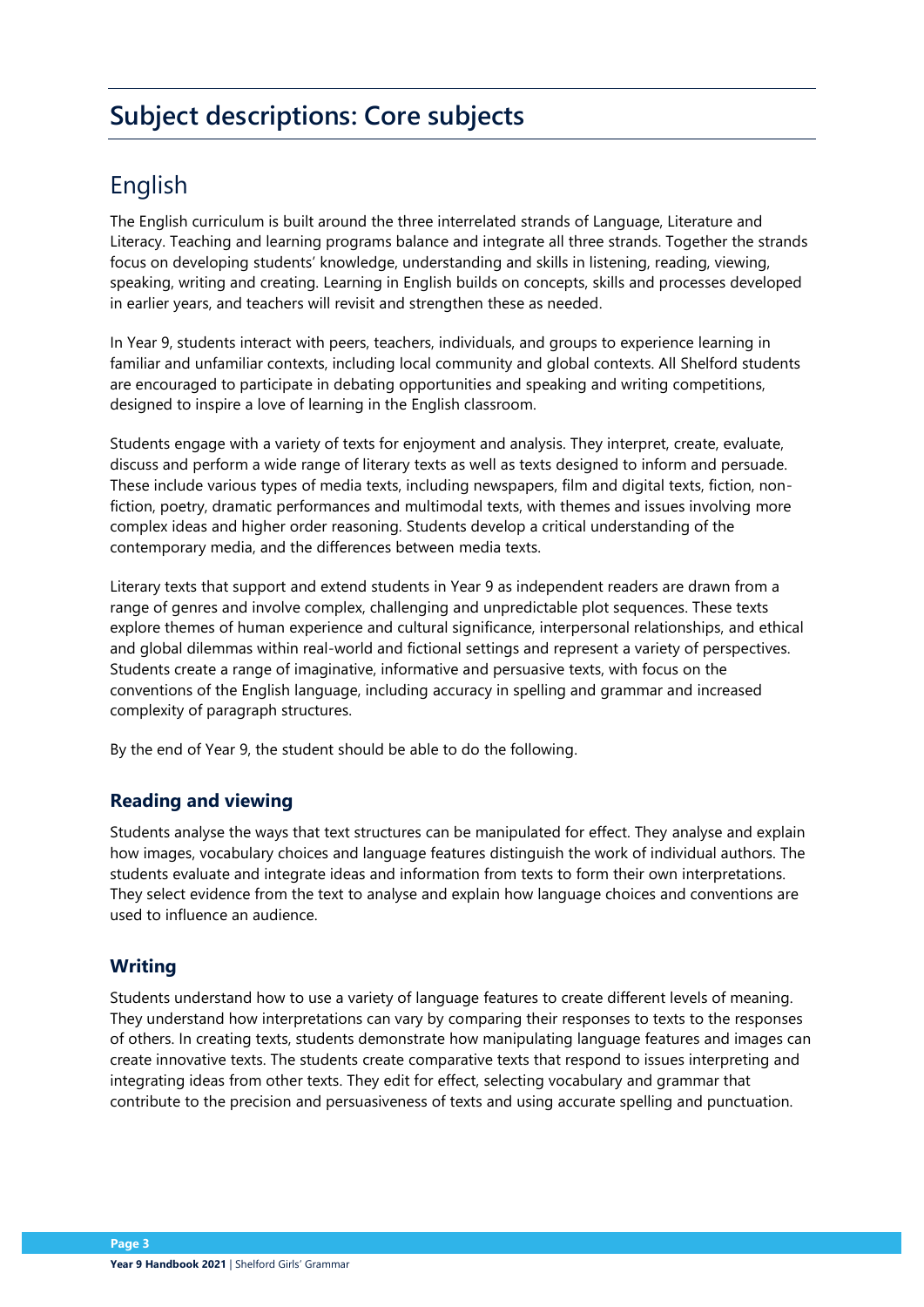## **Speaking and listening**

Year 9 students listen for ways texts position an audience. They understand how to use a variety of language features to create different levels of meaning. Students understand how interpretations can vary by comparing their responses to texts to the responses of others. In creating texts, students demonstrate how manipulating language features and images can create innovative texts. They create texts that respond to issues, interpreting and integrating ideas from texts. The students make presentations and contribute actively to class and group discussions, comparing and evaluating responses to ideas and issues.

## <span id="page-5-0"></span>**Humanities**

The Year 9 Humanities course is specifically designed to cater for the diversity of student interest and personal learning styles; the program includes an emphasis on self-directed, inquiry based learning with a variety of ICT skills taught. By studying past and future perspectives, students develop an understanding of democratic processes, social justice, enterprise and ecological sustainability. The course will focus on the interaction of people with the environment at a local, national and global scale, enabling them to participate as active and informed citizens in our global community.

## **History – The making of the modern world**

The biggest game changer in the history of the modern world can be attributed to the rapid developments that occurred during the 18th Century. The Industrial Revolution was a time of significant social, political and technological change. In this unit students begin by studying the causes of the Industrial Revolution and investigating the global consequences, from child labour and uneven distribution of wealth to worldwide trade networks. A depth study then focuses on the emerging nation as Australia moves from Federation to World War I and its aftermath. This study asks students to consider the role of Australia as part of the British Empire.

Questions to investigate include the reasons for Australia's participation in World War I, emphasising the Gallipoli and Western Front experiences, the 'Anzac Spirit' and the impact of the war on the nation.

Students will collate, summarise and present information using a range of primary and secondary written and visual sources such as film, documentary, diaries, photographs and paintings. Assessment is based on class work, analysis exercises and thinking routines, research tasks, essay and a test.

## **Geography – Globalisation, food production and food security**

Where does our food really come from? This major unit will investigate the characteristics of biomes which are essential to providing food and fibres on which our lifestyles reply. The influence of technology on how we produce food, such as irrigation and improvement of seed, will be studied along with negative environmental effects such as land degradation and loss of biodiversity. The challenges of feeding 9 billion people by 2050 will become apparent when researching contemporary food security, the shortages experienced in many developing nations and how we might improve food security on a global scale.

A second unit will investigate how an increased use of technology has enabled the world to become more interconnected through the movement of services, information and people. In particular, students will study the impacts of the globalisation of production and the growth of tourism and its likely effects on the environment and economy of a holiday destination.

Assessment is based on class work, mapping skills, research reports and tests.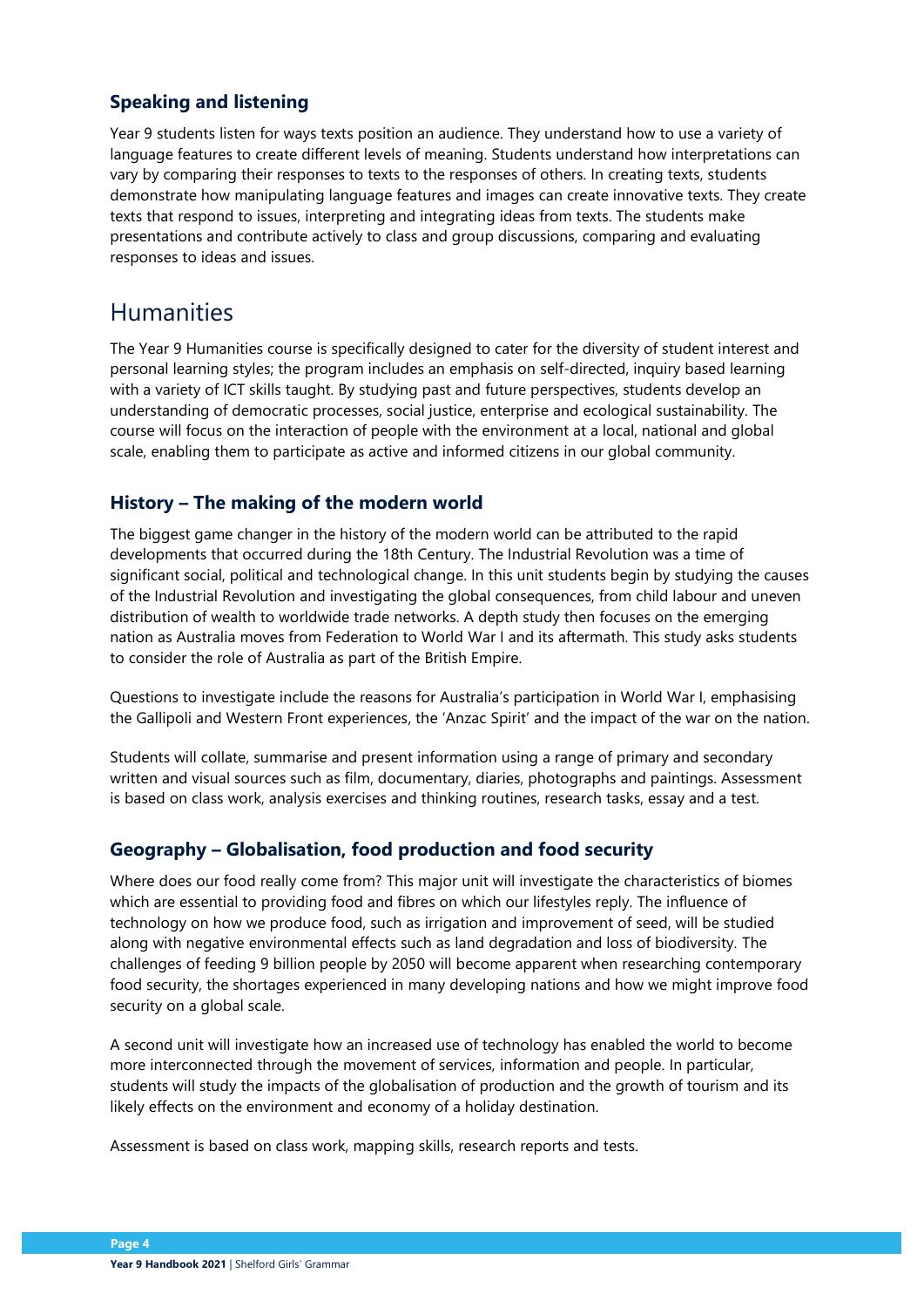## **Economics, Civics and Citizenship – Incorporating digital simulation**

In this unit of work, students will learn about the economic and political implications of decisions made by the government. They will create their own political party for a country, research some of the current issues that politicians face and have a class vote for Shelford's Year 9 Prime Minister. We then use a digital platform game called Democracy where students make political decisions in a simulation game with the aim to be elected by the public as Prime Minister. In Economics, students learn about the different types of economies, both past and present. Students go on a fieldtrip that explores products that Australian imports from overseas. We also investigate the factors that affect our economy which include producers, financial institutions, consumers and the government as well as GDP, unemployment and exchange rates.

# <span id="page-6-0"></span>**Mathematics**

Our Mathematics curriculum caters for each student's individual learning needs and learning styles by exposing them to a variety of learning resources and assessment tasks. We aim to both challenge and engage students so that they can further develop their knowledge and skills and work at their full potential. This level of challenge differs for every student. All students are given the opportunity to receive additional support outside of class time to ensure their learning needs are being met.

Students who demonstrate the capability to work beyond Year 9 level are placed in a dedicated class and given the opportunity to complete a range of challenges that will further enhance their understanding of Mathematics. These students, along with the rest of the cohort, complete a range of assessment tasks that allow them to demonstrate their understanding of the content in a variety of ways. Assessment tasks are given on a regular basis to ensure teaching and learning is guided by both student-generated and teacher-generated feedback.

## **Year 9 topics**

Year 9 includes topics related to the following.

#### **Measurement and geometry**

- Scientific notation
- Pythagoras' Theorem
- Trigonometry
- Length, area and volume of shapes
- Similar triangles and congruent triangles

#### **Number and algebra**

- Manipulation of algebraic expressions
- Solving linear equations
- Graphing linear functions
- Solving simultaneous equations
- Index laws and simple operations with surds
- Factorising and graphing quadratic functions
- **Ratios**
- Percentage increase and decrease

#### **Statistics and probability**

• Using Venn diagrams and tree diagrams to solve probability questions

**Year 9 Handbook 2021** | Shelford Girls' Grammar **Page 5**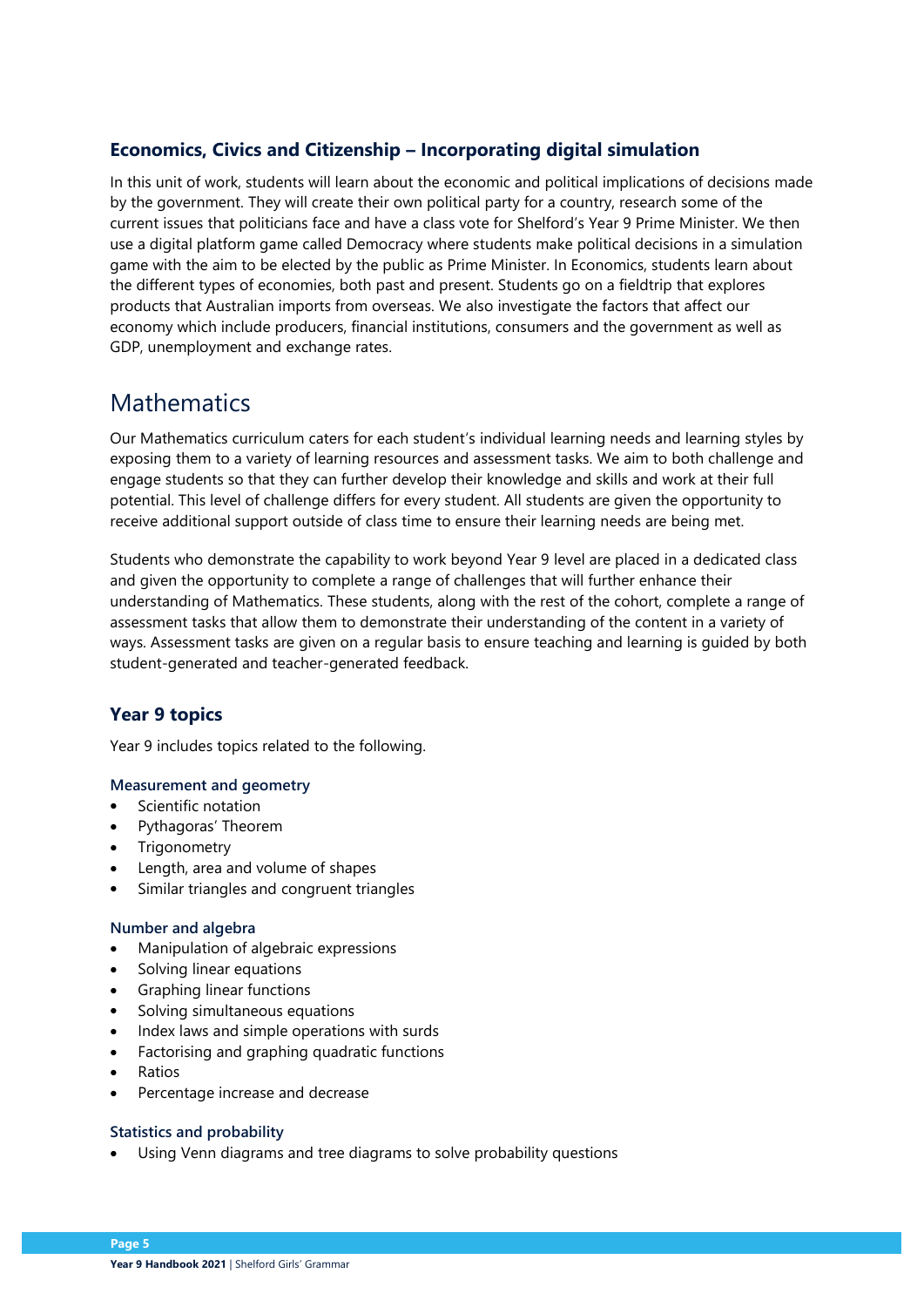• An Introduction to stem-and-leaf plots and box plots

# <span id="page-7-0"></span>Physical Education

In the Year 9 Physical Education curriculum, students learn how to enhance their own and others' health, wellbeing and physical activity participation, in varied and changing contexts. The program offers students an experiential curriculum that is contemporary, relevant, challenging, enjoyable, and physically active.

In Year 9 Physical Education students participate in an exciting and extensive program that continues to promote leadership, teamwork and cooperation. We also aim to create an environment where students can discover new activities, develop healthy lifestyle habits and refine their skills. Students will analyse how physical activity and sport participation can influence and individual's identity and explore the role participation plays in shaping cultures. The Year 9 program includes fitness testing and athletics as well as a number of sports that enable students to develop their skills and game sense whilst working in teams.

Students will have the opportunity to participate in the following Units of work.

#### **Sports around the world**

Students participate in practical classes focused on sports and activities from different countries and learn about the origins of each sport. Activities may include grid iron, European handball, Gaelic football, la crosse and more.

#### **New physical activities**

This provides students with the opportunity to engage in recreational activities and to learn new practical skills. Students learn about the importance of physical activity for their wellbeing, how to be active in their local community and practise applying strategies to maintain lifelong healthy habits. Activities may include archery, croquet, lawn bowls and archery.

#### **Healthy lifestyles**

This focuses on the importance of physical activity and encouraging students to be physically active individuals throughout, their life. Students gain an improved understanding of their personal physical activity levels and examine their local environments to see how they can be active. The students participate in a combination of theory and practical classes.

#### **Create a game**

Students will work in groups to design and create a modified game following a specific criteria. Each group will have the opportunity to teach a younger year level their game in order to complete a reflection task.

#### **Aerobics**

Students will participate in some competition aerobics incursions which will give the girls the basic movement, transition patterns and counting concept which will enable them to create and perform an aerobics routine.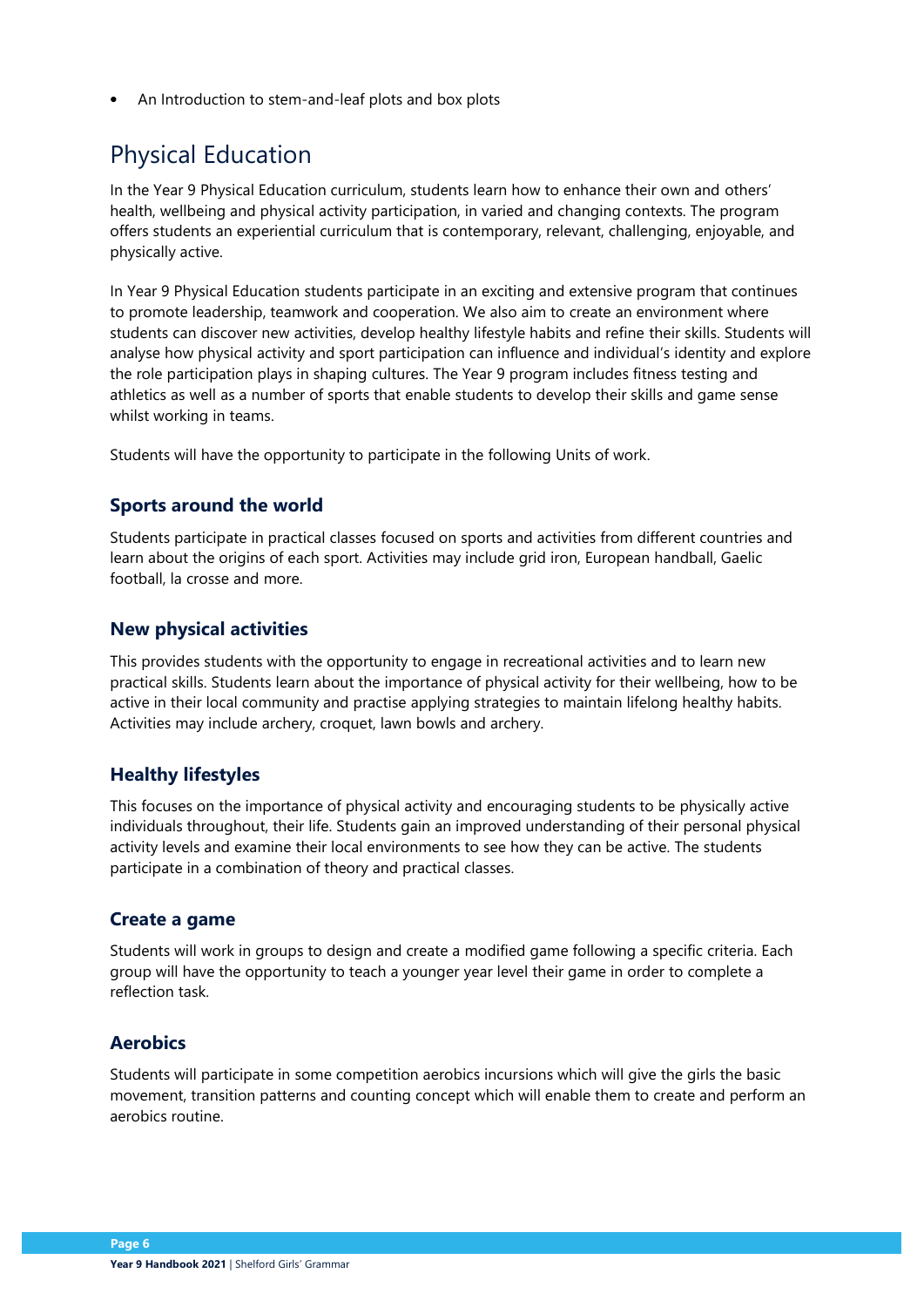## **Assessment**

At the end of each unit students must have demonstrated:

- willingness to learn and participate
- knowledge and understanding of basic rules and game play
- improvement in the performance of their skills
- complete theory component of the course.

All students are encouraged to supplement class work by participation in extra-curricular sport, both at the House and interschool levels.

# <span id="page-8-0"></span>Science

Students explore ways in which multi-cellular organisms rely on co-ordinated internal systems, in particular the nervous and endocrine system responses to change in the environment. They explain chemical processes and natural radioactivity in terms of atoms and energy transfers and describe examples of important acid reactions. Students describe models of energy transfer and apply these to explain the phenomena of electricity and electromagnetism. They explain global features and events in terms of geological processes and timescales. Students analyse how biological systems function and respond to external changes with reference to interdependencies, energy transfers and flows of matter. Students will establish an understanding of human defence mechanisms against disease. They describe social and technological factors that have influenced scientific developments and predict how future applications of science and technology may affect people's lives.

Students investigate and collect data using a range of inquiry skills for subsequent analysis. They critique methods that include the control and accurate measurement of variables and systematic collection of data and describe how they considered ethics and safety. They analyse trends in data, identify relationships between variables and reveal inconsistencies in results. They evaluate others' methods and explanations from a scientific perspective and use appropriate language and representations when communicating their findings and ideas to specific audiences.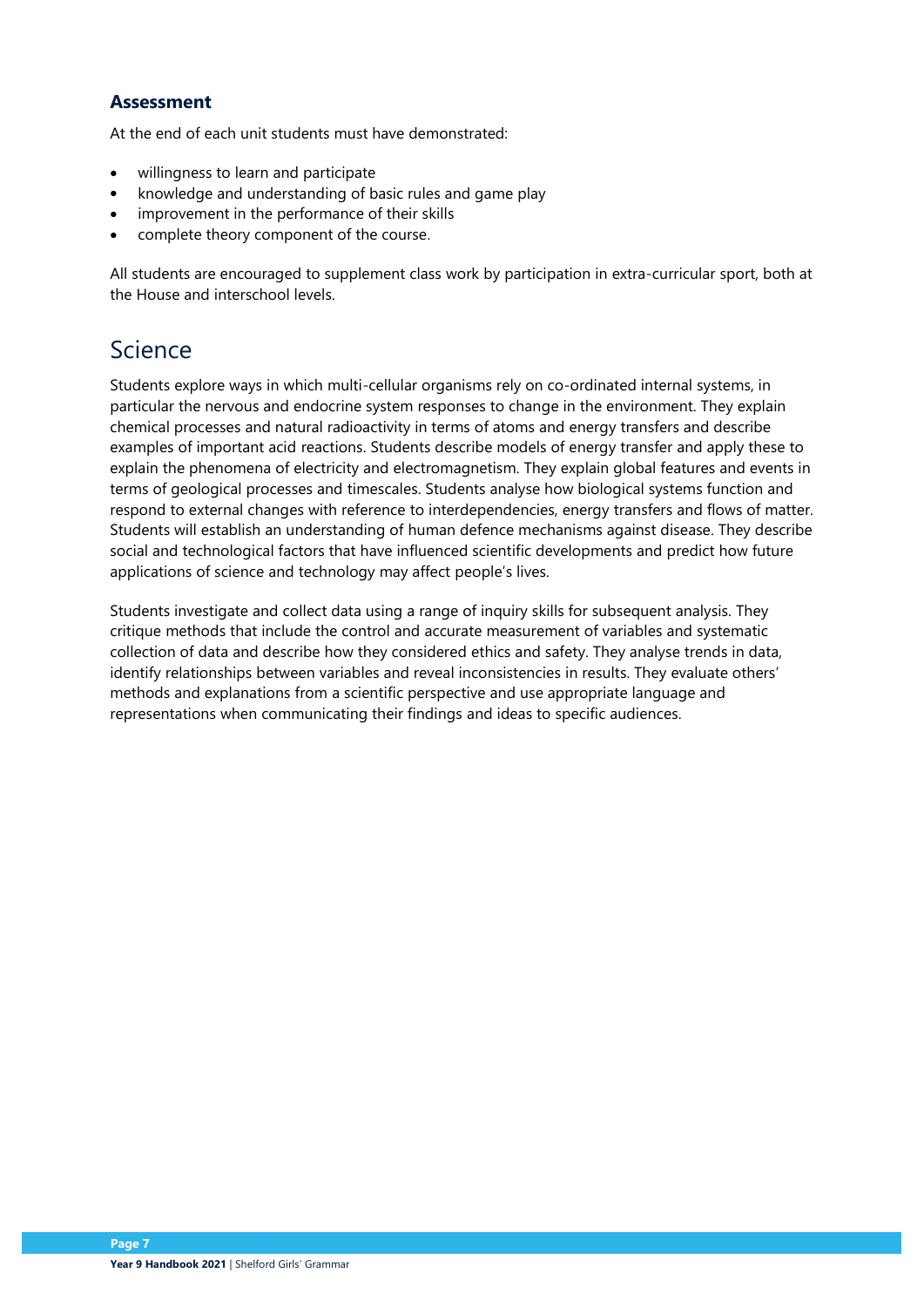# <span id="page-9-0"></span>**Subject descriptions: Electives**

## <span id="page-9-1"></span>Art

This course is designed to give students a deeper understanding and appreciation of learning about art and the artists' world, whilst developing their visual arts skills and knowledge. Taking into consideration the 'behind the scenes' tales of a number of artists anywhere from the Renaissance to the present, students learn about the contexts in which art has been made, in order to then connect, explore and extend their ideas and skills and apply to their own arts practice.

Art will focus on building students' visual literacy and appreciation in the aesthetics of art and the world around them. This exciting Year 9 course has two major components:

- 1. The Folio Creating and making and art appreciation
- 2. Exploring and responding

## **Creating and making**

Students will generate and develop ideas that explore concepts, techniques and issues when making arts works. They combine and manipulate arts elements, principles and conventions to represent and communicate ideas and develop imaginative solutions to a range of tasks. There is a strong focus on the technical development of appropriate skills and safety issues when using different equipment.

## **Exploring and responding**

Students will examine the exciting life and times of selected artists and movements. Students will begin to use appropriate terminology when making, discussing and writing about art. They focus on the development of particular art forms on a range of cultures. When responding to the arts, students examine the content and purpose of art works, including differences in styles, themes and aesthetic qualities in the work of particular artists and between artists.

## **Learning focus**

- **Colour** Exploration tasks
- **Fundamental drawing skills** Using pencil and charcoal
- **Printmaking** Mono printing methods
- **Extension drawings** pencil gradients, lyra graphite and pastel
- **Painting** acrylic and watercolours
- **Ceramics** hand building and craftsmanship

## **Assessment**

Students are given criteria that they use as a base for the completion of each task. These criteria will vary according to each task but will consist of the students being able to achieve the following outcomes:

- **Workbooks** students will include the development of each project, annotation of ideas and documentation of processes.
- **Folio** presentation of final resolved works.
- **Extended responses** written analysis and interpretation of content, structure and aesthetic qualities of art works.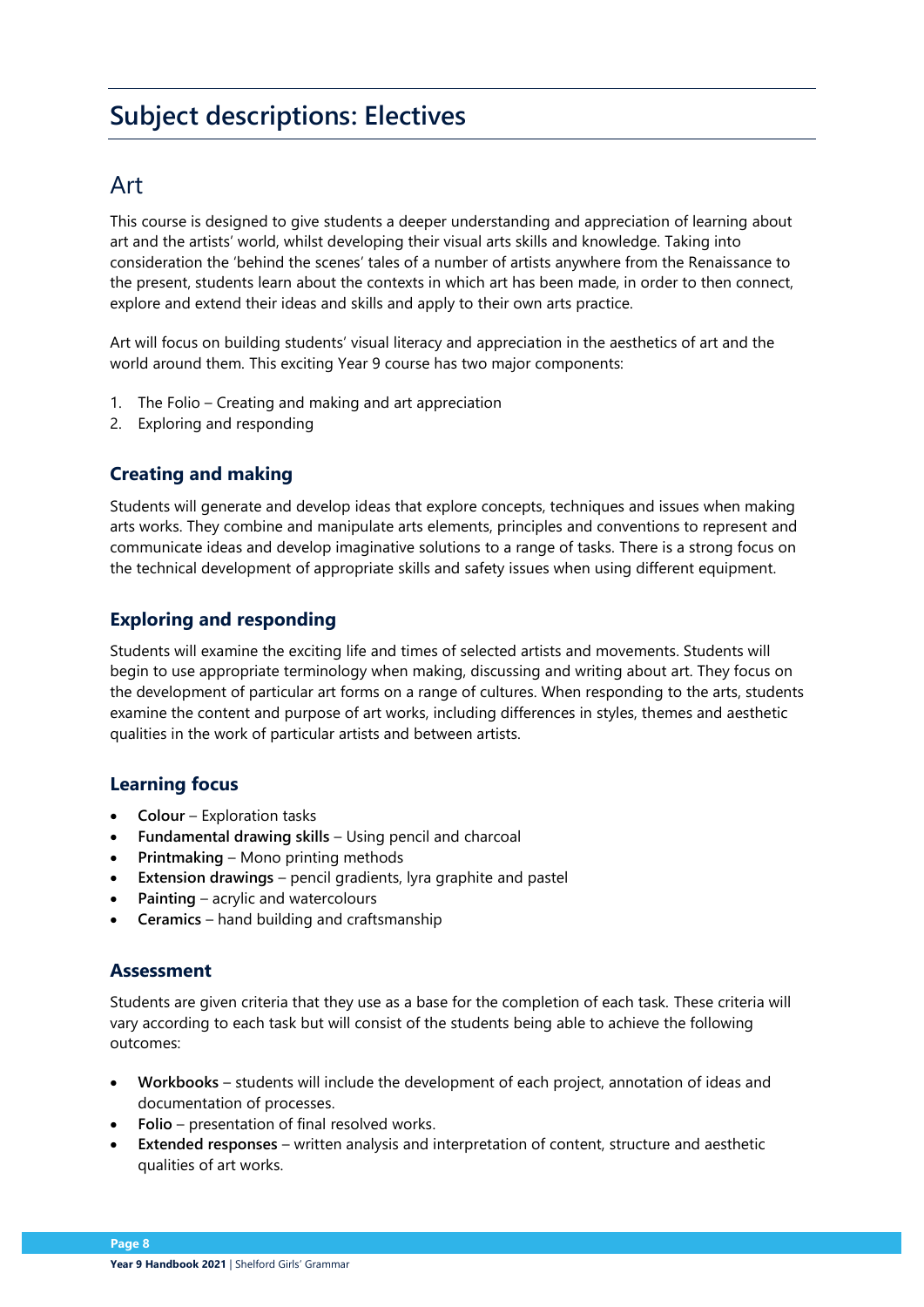## <span id="page-10-0"></span>Drama

Drama in Year 9 is an elective subject and aims to extend the students' knowledge of performance, theatrical conventions and production areas. Students will explore ways of creating characters, structuring narratives and applying production areas to suit various styles of theatre.

They are introduced to conventions and techniques employed in both naturalistic and eclectic theatre and work on developing and refining their use of expressive skills. Students will devise original solo and ensemble works, and also learn methods of analysing and realising scripted drama. They will investigate how to manipulate dramatic elements to create meaningful and considered pieces of theatre.

Students use appropriate drama terminology to critically analyse and evaluate the development and realisation of their own and others' work. They will attend a professional performance and participate in practical workshops. They research and explore both comic and serious performance styles such as Musical Theatre, Theatre Sports and Realism. Students will complete a folio in response to a theatrical brief which enables the students to select any approved script and focus on a production area that interests them most.

## **Assessment**

Students will be assessed in a variety of ways:

- Written work in journals and performance analysis tasks
- Participation in workshops and class performances
- Application of production areas, expressive and performance skills in the performances.
- Ability to work creatively with others through collaboration, cooperation, negotiation and focus.

# <span id="page-10-1"></span>English – World of Writing (WOW)

World of Writing focuses on extending students' reading strategies and personal responses to literature. It has been designed for those students who enjoy reading and discussing literature and are seeking an enriched exposure to literature and enhancement of their writing skills.

This course aims to:

- Encourage independent and critical thinking which will assist students in all their academic study, in particular English and Literature Units 1 and 2
- Increase students' understanding and appreciation of major literary forms
- Increase students' use and control of complex linguistic structures and features in the creative writing process
- Introduce selected theoretical and critical frameworks used in discussing literature.

The course is based on texts selected from novels, plays, short stories, poetry, biographies and films. Students will experience writers from a variety of countries and time periods.

The course focuses on the enjoyment and appreciation of reading that arises from discussion, debate and the challenge of exploring the meanings of literary texts. Students reflect on their interpretations and those of others. They will write in the style of the different authors they study. Students will study a mixture of past and contemporary texts in a variety of forms including short stories, poetry and a novel.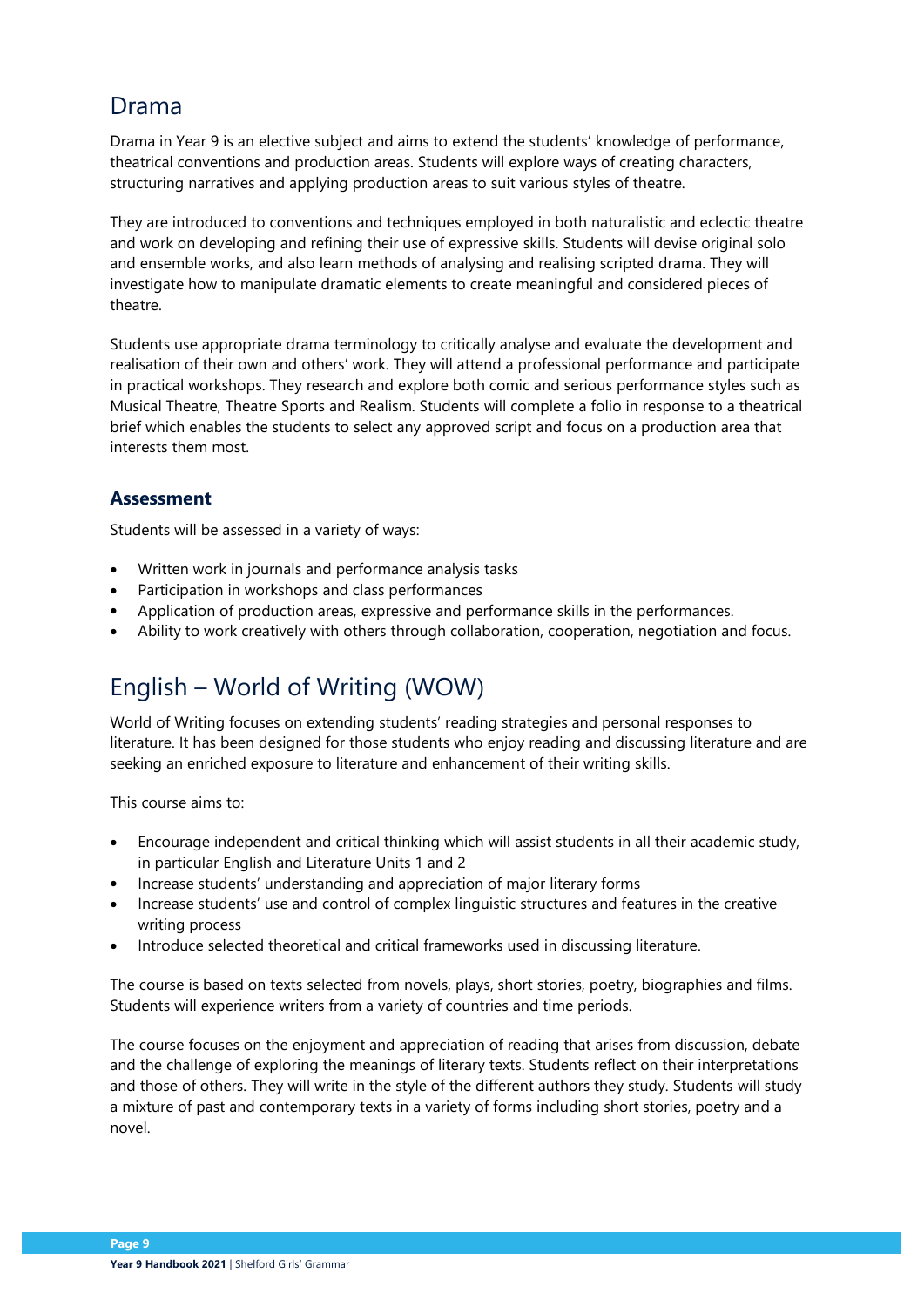Students will also consider the complexity of language and start to recognise the influence of contexts and form. There is an emphasis on engaging students in discussion, work-shopping, performance and meeting and working with practicing writers.

#### **Assessment**

Assessment is continuous and based on participation in class, oral and written tasks. Students will write in a variety of forms: reviews, close text analyses, creative short stories, poetry and biographies.

## <span id="page-11-0"></span>Food Studies

Students undertake a close look at the functional properties of food with an emphasis on practical food preparation. This will empower them to take control of their food choices and therefore their health and future wellbeing. Students will build a sound knowledge of skills required to work with food to suit individual needs. They will further develop their understanding of nutrition and become informed consumers of commercially produced food and gain confidence to experience new tastes and ingredients. They will also learn new preparation methods and develop a cultural perspective to food.

The key knowledge and skills in this semester will focus on designing and preparing food from a variety of cuisines for various of occasions such as breakfast, brunch, entrees, main courses and dessert. Special emphasis on food preparation methods, equipment and safety and hygiene in the kitchen. Students will also investigate the historical, social and cultural beliefs and customs of specific cultures and their relationship to food.

#### **Assessment**

Assessment is continuous and based on a combination of practical tasks and theory based exercises. An investigative report and visual presentation will also feature in Semester 2.

# <span id="page-11-1"></span>French

The aim of this course is to enhance students' ability to communicate using French through further development of speaking, listening, reading and writing skills. Comprehension, error analysis and dictionary use are practised and developed. Additional grammar is revised and introduced using a grammar-specific textbook. By the end of Year 9, students are able to express ideas in oral and written form on topics in past, present and future time frames.

#### *Please note:*

- *Students selecting Year 9 French must have completed Year 8 French.*
- *Students who want to continue their French studies in Year 10 must complete both semesters of Year 9 French.*

#### **Semester 1**

Vocabulary, grammar concepts and culture elements are integrated through the topics of the textbook: types of clothing, healthy living and leisure activities.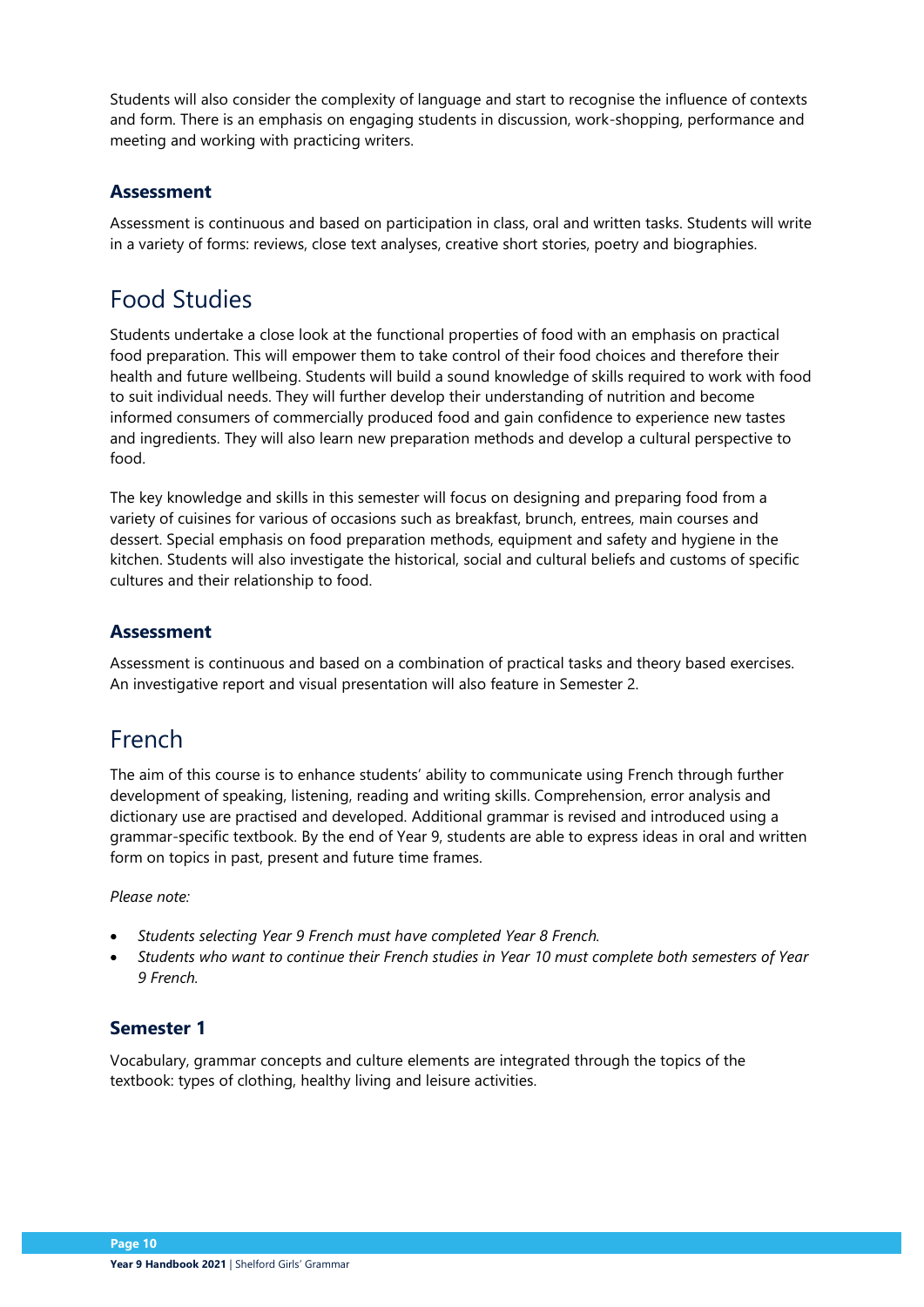## **Semester 2**

Vocabulary enrichment is related to topics such as health, leisure, daily routines and holidays. Students consolidate their understanding of basic grammar and progress to more advanced concepts.

#### **Assessment**

Assessment is based on regular written, oral, aural and reading comprehension activities and tests, as well as on participation and the use of French in class.

All students are entered in a poetry competition organised annually by the Alliance Française de Melbourne.

## <span id="page-12-0"></span>Japanese

The Year 9 course aims to develop and enhance further the student's ability to understand, speak, read and write in Japanese. Students also continue to study the culture of Japan in a context which is relevant to their own interests and experience. Their study of Japanese takes into account the increased language competence and the overall intellectual and social development of students at this level.

Students utilise the main writing system, hiragana, continue their study of kanji characters, and learn the 46-character katakana writing system, used mainly for words of foreign origin.

Through the study of a variety of topics, students are introduced to a wide range of fundamental grammatical patterns and vocabulary. Knowledge of, and an insight into, the culture of modern-day Japan is enhanced during study of this course.

#### *Please note:*

- *Students selecting Year 9 Japanese must have completed Year 8 Japanese*
- *Students who want to continue their Japanese studies in Year 10 must complete both semesters of Year 9 Japanese.*

#### **Semester 1**

Students continue to build their vocabulary and linguistic base through the study of topics including: Anime and manga, Physical descriptions and Special occasions.

#### **Semester 2**

Students further consolidate their understanding of basic grammar and essential vocabulary through the study of topics such as: Festivals, Personal milestones, and Nationality and language.

#### **Assessment**

Assessment is continuous and is based on participation in class oral and aural activities, homework exercises and regular tests.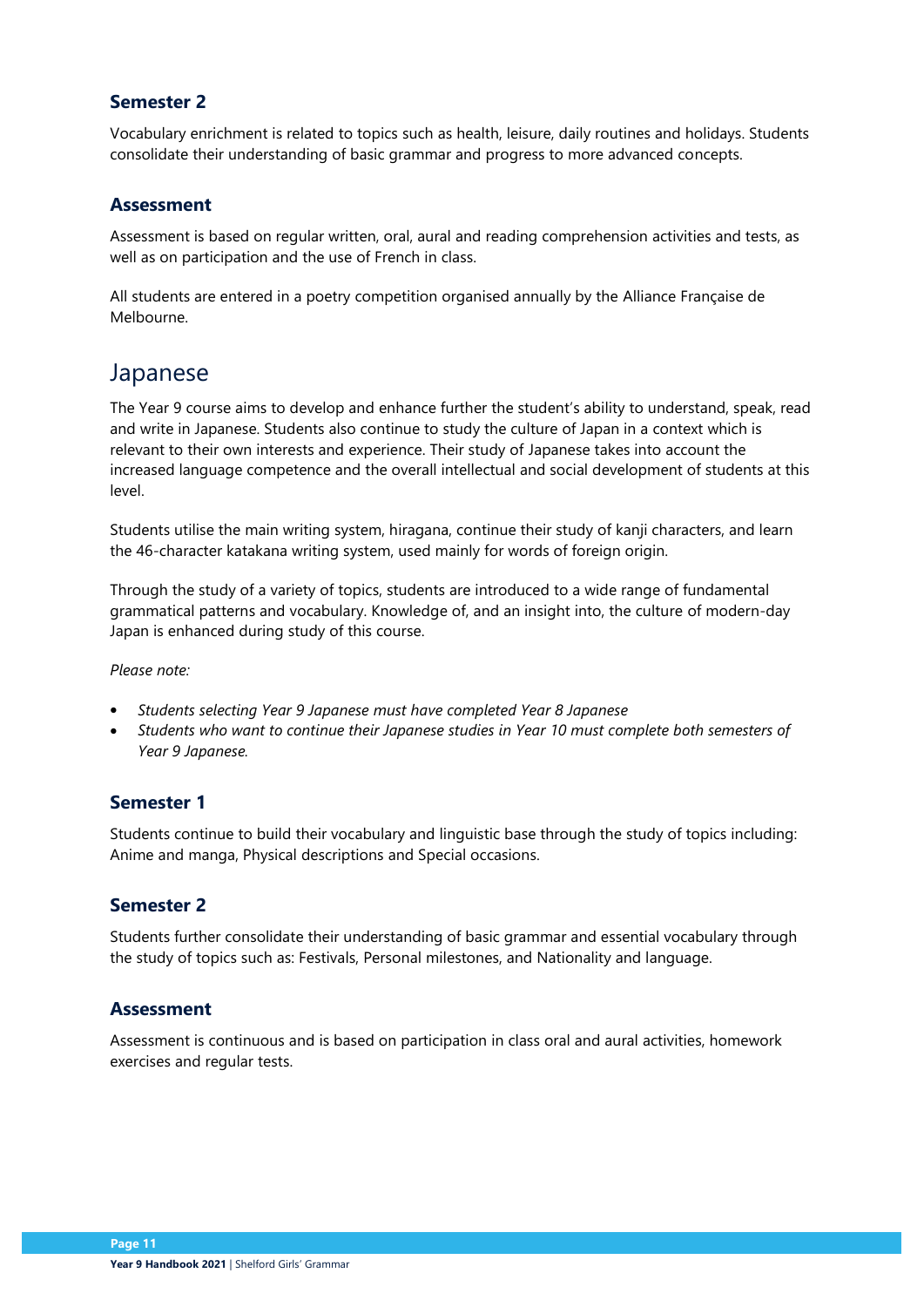# <span id="page-13-0"></span>Multimedia

This exciting course has two major components.

## **Creating and making**

Students will learn about contemporary and traditional forms of media. They will use contemporary equipment in order to produce photographs, audio-visuals and animations whilst editing their productions on current software. Traditional technology and techniques will be covered in the dark room. Students will also view and assess movies from the past. They will learn the aesthetics, styles and formats of a chosen medium and use media elements, techniques and conventions to explore the expressive potential of their medium. They apply production conventions and techniques to engage audiences and to achieve desired results.

## **Exploring and responding**

Students will explore the physical properties and techniques of different media by researching issues, themes and concepts. Students plan scripts and storyboards that show detailed planning reflecting an understanding of the production capacities of their equipment and applications. They apply production conventions and techniques to engage audiences and to achieve desired results. Students prepare promotional material for their presentations.

They vary and adapt this material as appropriate for different media forms. They learn about critical approaches to the study of media texts and productions and learn how audiences participate in the construction of the meaning of media texts. Discussion and understanding is developed on consumerism and questionable reporting by the media.

The Multimedia course at Year 9 encourages students to experiment with:

- Function and technical operation of digital and traditional SLR cameras
- Process of taking, developing and printing black and white images
- Understanding and using computer software such as Adobe Photoshop and Illustrator
- Making, filming and editing of video and animations
- Use of flash digital animation
- Function of digital video cameras
- Editing software such as Final Cut Pro for both animation and video productions. Learning the world of Virtual Reality

#### **Assessment**

Students are given criteria that they use as a base for the completion of each task. These criteria will vary according to each task but will consist of the students being able to achieve the following outcomes:

- **Workbooks** they will include the development and technical details of each project, annotation of ideas and documentation of processes.
- **Folio** presentation of final resolved works.
- **Extended responses** analyse and interpret research, content and structure of media by presentation and assignment including aesthetic qualities.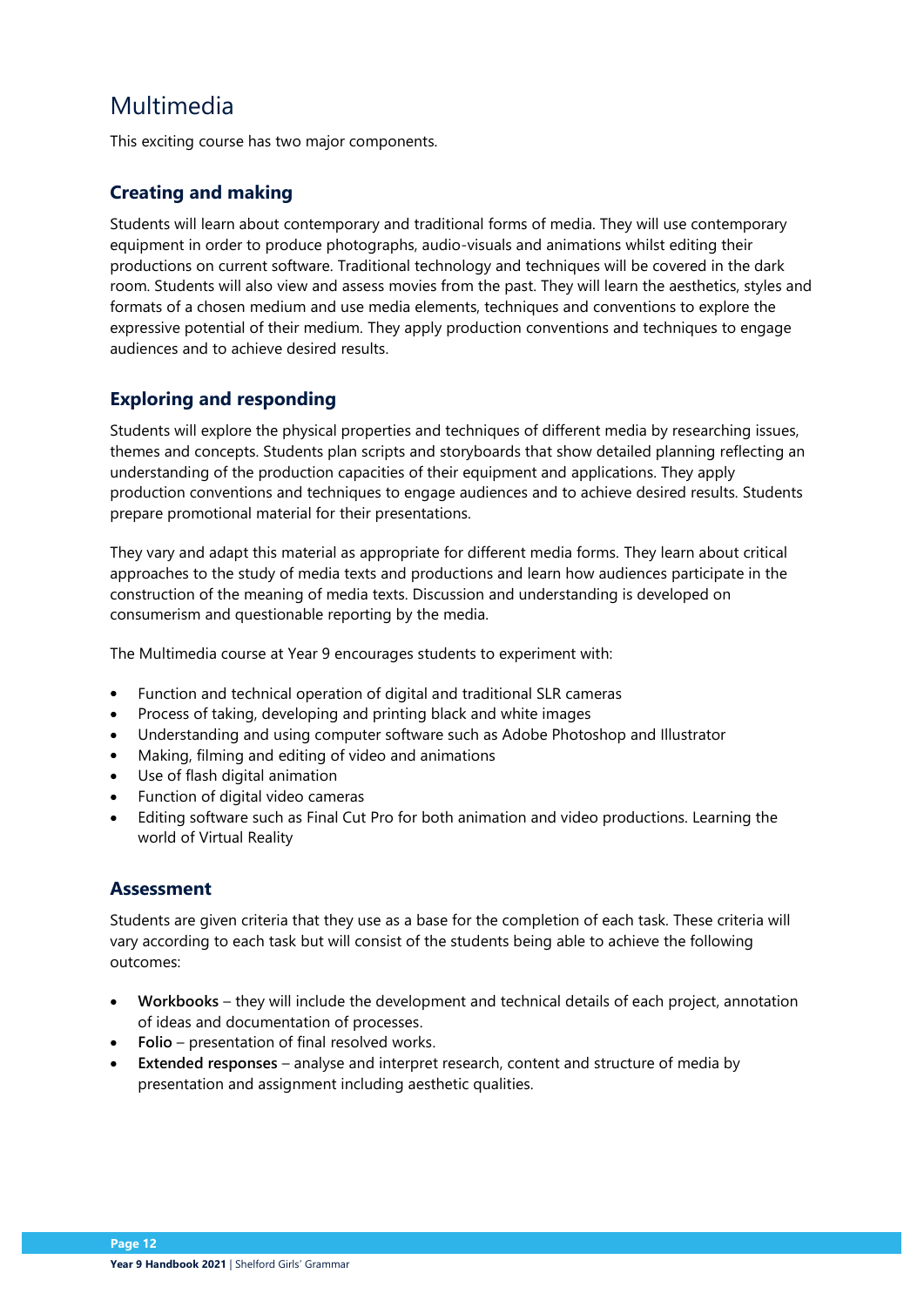# <span id="page-14-0"></span>Music

Year 9 Music curriculum develops and refines skills acquired in Years 7 and 8. Students continue to develop a personal style and become more independent in their approach to creating and making, exploring and responding to music. Students continue to build their solo performance skills by continuing private tuition on their selected instrument. Specialised ensembles are created in class according to the skills and interests of the students (for e.g. string ensemble, jazz ensemble, woodwind ensemble). Music Theory and aural comprehension skills are extended using textbooks and workbooks, as well as practical experiences in sight-reading, imitation and improvisation.

## **Assessment**

Assessment areas include: solo and ensemble performance, unprepared performance (imitation, improvisation), music technology/composition, aural comprehension and theory. All students complete an AMEB theory exam.

# <span id="page-14-1"></span>Physical Education – Sports Science

This Year 9 Sports Science unit aims to spark interest in future career paths by developing knowledge in sport science principles through a range of different modules. These include investigating the human body and its involvement in physical activity through science. The students look at how the skeletal and muscular systems interact during physical activity. Other modules include Sports Medicine which focuses on injury prevention through screening tests, performance enhancement and the use of illegal substances and nutrition for sport and exercise. Students will participate in practical lessons, group research assignments as well as individual learning activities.

- Students will engage in practical and theory classes to develop skills, and knowledge in conducting sport science research
- Basic first aid treatment including responding to an emergency situation
- Learning anatomical terminology and the structure and function of the skeletal and muscular systems
- Factors that contribute sports injuries including musculoskeletal training that athletes undergo
- The stages of learning and how each individual can best learn a new skill
- Illegal performance enhancing substances and athletes who have been banned from competing

## **Assessment**

Assessment will include class tests, practical performance, research assignments and presentations.

# <span id="page-14-2"></span>Science – Forensic Science

Students will learn specific skills and techniques and apply them in problem solving fictional scenarios. They will apply principles from Chemistry, Biology, Physics and Mathematics to investigate and analyse real word issues with the aid of current technology. Students will also examine the limitations of scientific analysis when making inferences from practical work.

Specific skills will include:

- Distinguish between direct and physical evidence
- Distinguish between class and individual evidence
- Analysis of trace fibres, natural and synthetic
- Analysis and separation of mixtures by chromatography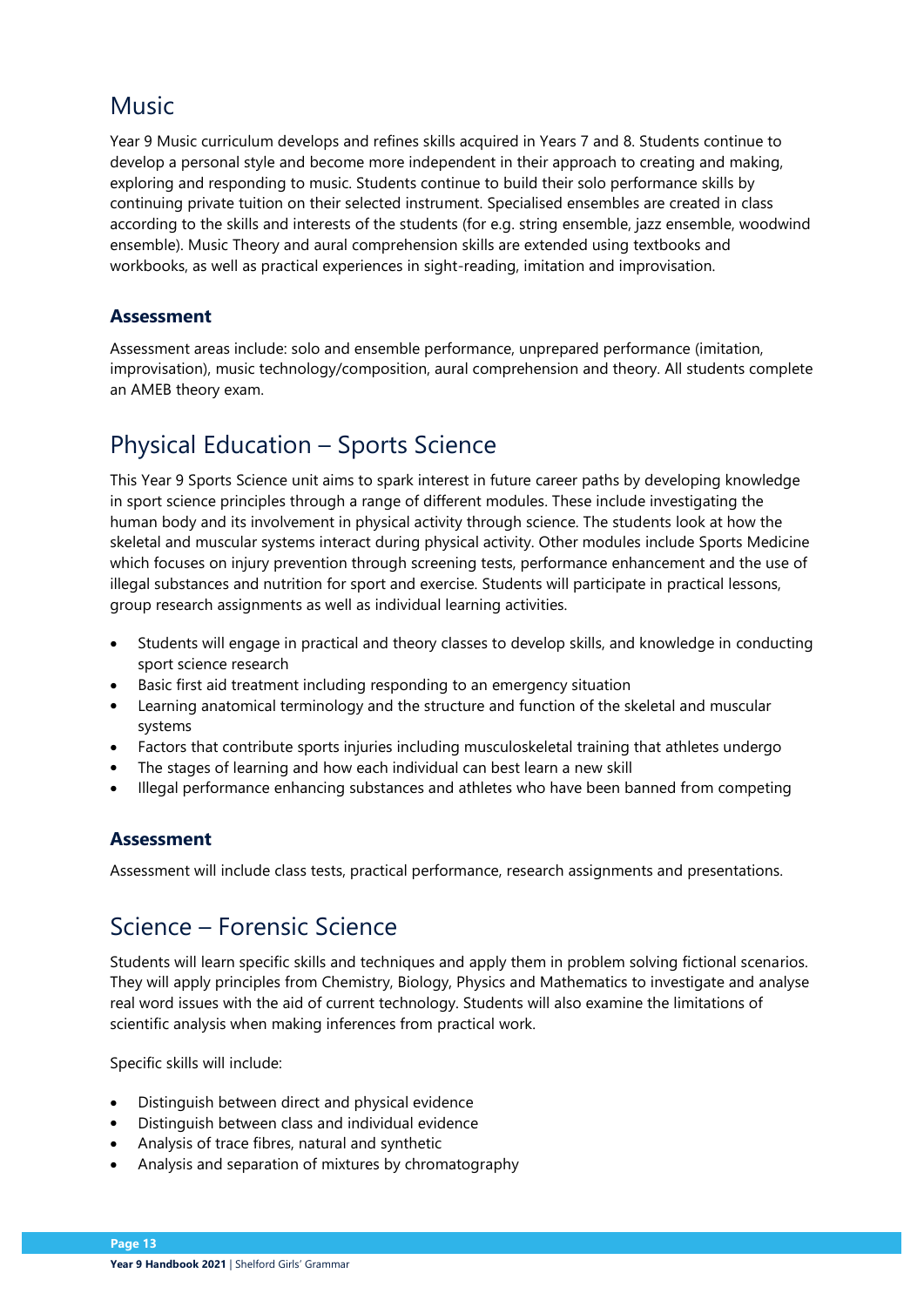- Analysis and separation of mixtures by gel electrophoresis
- Analysis of DNA
- Analysis of blood (properties and genetics) and blood splatter
- Analysis of forensic toxicology
- Analysis of bodily samples including fingerprints
- Analysis of soil samples

# <span id="page-15-0"></span>Science – Robotics and Technology

Students will be introduced to writing computer sequence code using Lego Mindstorm EV3 Robots. They will examine the differences in communication used when giving instructions to a human compared to a computer. They will investigate and problem solve the multitude of ways to program a robot to complete unique tasks and simulation objectives. Students will explore computational thinking to the application of coding skills and the use of robotic technology to help solve current human problems or environmental issues on earth and beyond.

# <span id="page-15-1"></span>Visual Communication and Design

This course has three exciting major components.

## **Style and design**

This subject examines and responds to style and design in the amazing world around us. Visual literacy, aesthetic appreciation and technical principles of what we see lie at the core of this subject. From traditional to renowned contemporary fashion, to technical elements of design, students will learn about the importance of style and design in the production of what we see and how to reproduce these aesthetics well.

## **Creating and making**

At this level, students will cover the fundamentals of Visual Communication and Design.

This will include:

- freehand drawing and rendering
- instrumental drawing; including three dimensional and perspective
- design elements and principles and the exciting variety of ways that they can be utilised.
- design in context from fashion, to interior design, to architecture, to pattern, to letterform, to the design process and creative responses and beyond.

Students will explore the wonderful world of style and design. They will examine successful approaches in design to connect, explore and extend their own concepts to develop a folio of work. Alongside being introduced to new techniques and skills, students will have the opportunity to extend existing skills and develop their own personal interests and style. They will learn about a design brief and how to apply the design process following the brief.

## **Exploring and responding**

Students will examine successful style and design concepts. They will learn to analyse the use of elements and principles, to develop an understanding of how these may have contributed to the success of design works as well as build upon their knowledge of technical terminology. Skills in research and critiquing will be used for evaluating designs.